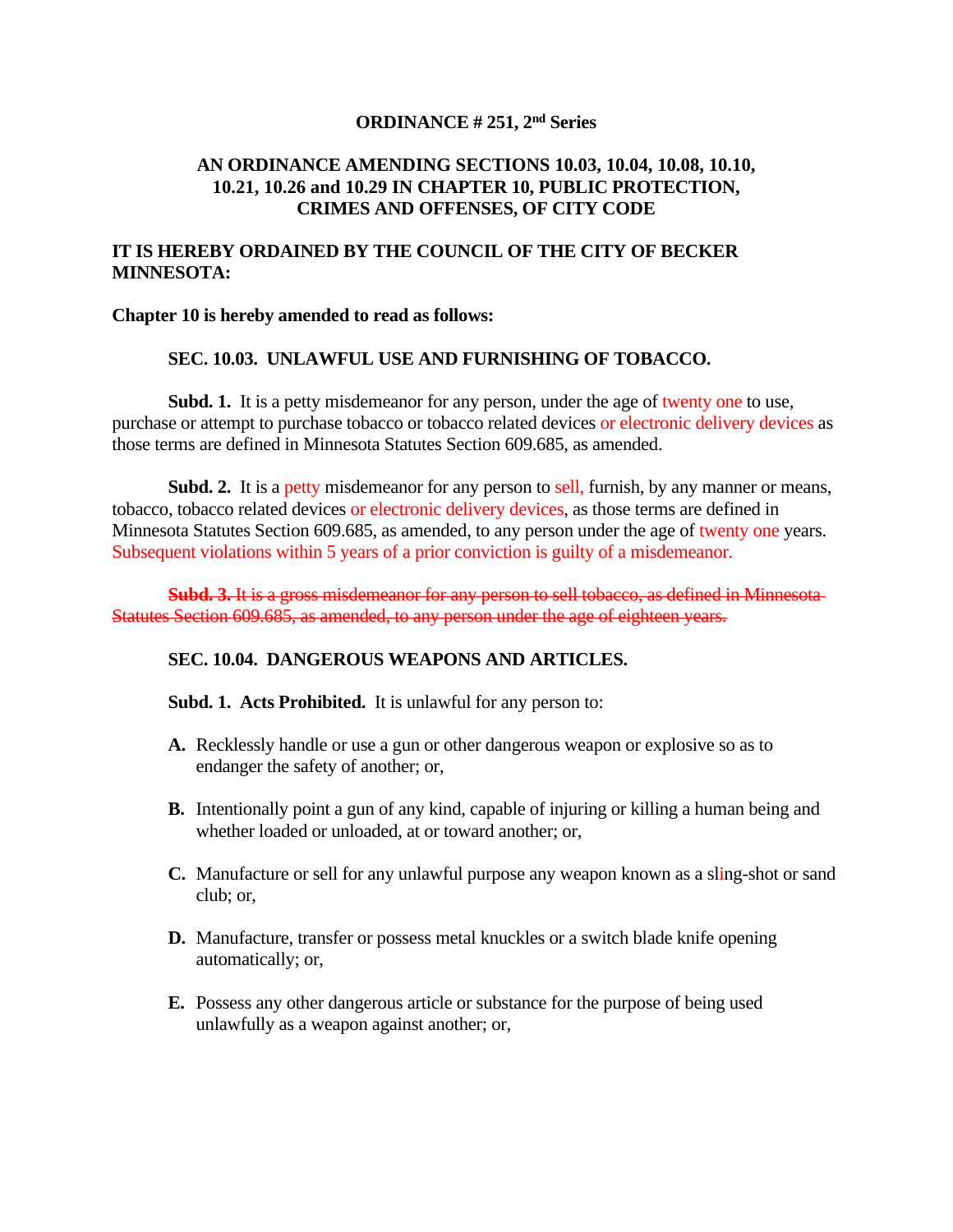- **F.** Sell or have in his or her possession any device designed to silence or muffle the discharge of a firearm, Unless said device is designed as a firearm silencer or suppressor , and the person possesses it lawfully under federal law; or,
- **G.** Permit, as a parent or guardian, any child under fourteen years of age to handle or use, outside of the parent's or guardian's presence, a firearm or air gun of any kind, or any ammunition or explosive; or,
- **H.** Furnish a minor under eighteen years of age with a firearm, air gun, ammunition, or explosive without the written consent of his parent or guardian or of the Police Department; or,
- **I.** Possess, sell, transfer, or have in possession for sale or transfer, any weapon commonly known as a throwing star, nun chuck, sharp stud or splat gun unless with written approval from the Chief of Police. For the purposes of this Subparagraph,
	- **(1)** a "throwing star" means a circular metallic device with any number of points projecting from the edge,
	- **(2)** a "nun chuck" means a pair of wood sticks or metallic rods separated by chain links attached to one end of each such stick or rod,
	- **(3)** a "sharp stud" means a circular piece of metal attached to a wrist band, glove, belt or other material which protrudes one-fourth inch, or more, from the material to which it is attached, and with the protruding portion pyramidal in shape, sharp or pointed, and
	- **(4)** a "splat gun" means a weapon which, by means of compressed air or gas, emits a projectile containing paint or other substance.

**Subd. 2. Exception.** Nothing in Subdivision l of this Section shall prohibit the possession of the articles therein mentioned if the purpose of such possession is for public exhibition by museums or collectors of art.

**Subd. 3. Explosives and Fireworks.** It is unlawful for any person to sell, possess or have in possession for the purpose of sale, except as allowed in Subdivision 4 of this Section, any cannon, firecracker, sky rocket or other fireworks or explosives.

**Subd. 4. Exception.** Nothing in Subdivision 3 of this Section shall apply to a display of fireworks by an organization or group of organizations authorized in writing by the Council.

**Subd. 5. Exposure of Unused Container.** It is unlawful for any person, being the owner or in possession or control thereof, to permit an unused refrigerator, ice box, or other container, sufficiently large to retain any child and with doors which fasten automatically when closed, to be exposed and accessible to children, without removing the doors, lids, hinges or latches.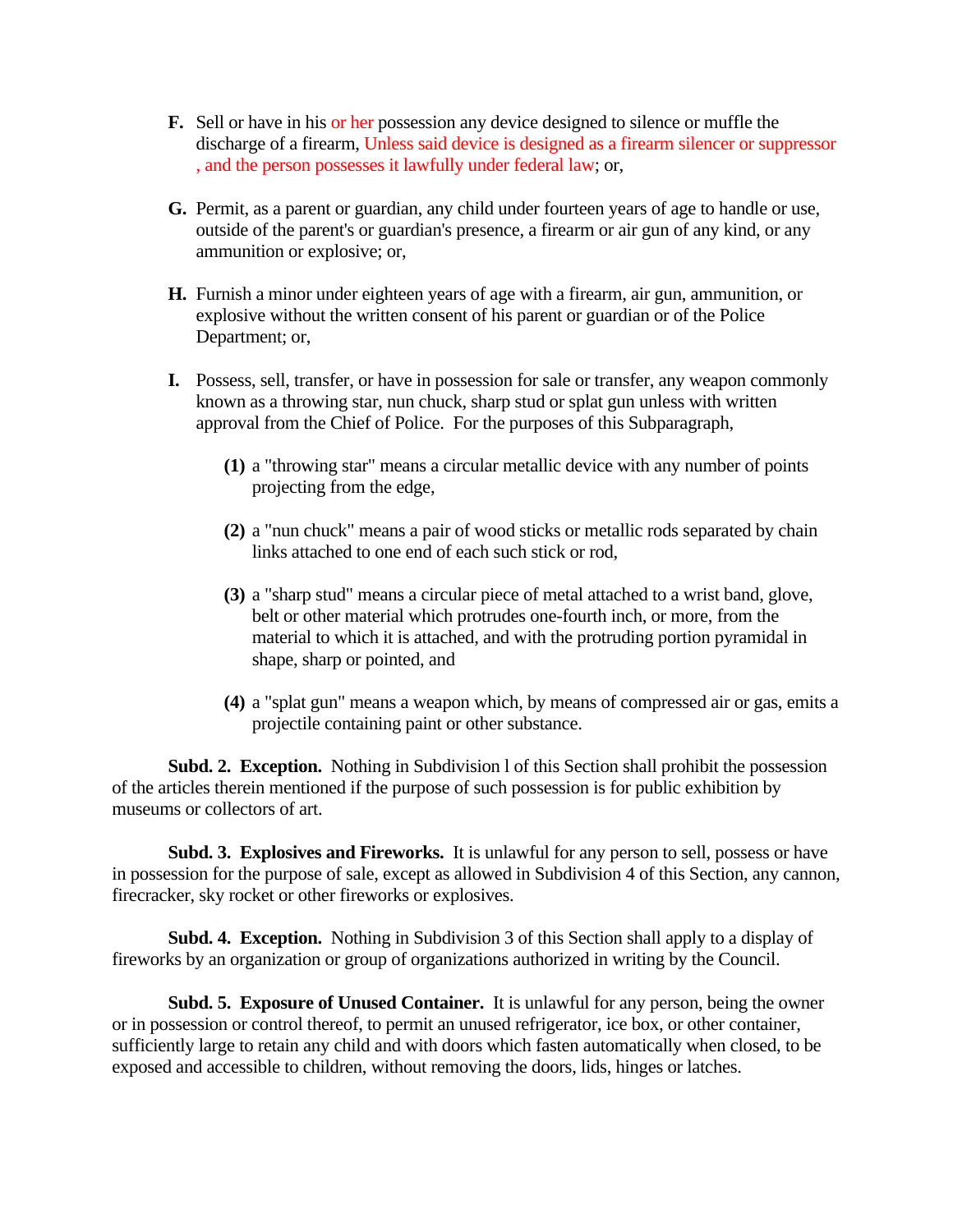**Subd. 6. Use of Bow and Arrow.** It is unlawful for any person to shoot a bow and arrow or other similar device within the City limits except in a Physical Education Program in a school supervised by a member of its faculty, a community-wide supervised class or event specifically authorized by the Chief of Police, a bow and arrow range authorized by the Council, or on private property south of State Highway No. 10, provided such person has in his or her possession written permission to do so, signed by an authorized representative of the private property owner.

#### **SEC. 10.08. ADMINISTRATIVE CITATIONS AND PENALTIES**

**Subd. 1. Purpose:** It is the intent of the City of Becker to establish a procedure to provide an informal, cost-effective and expeditious alternative to traditional criminal citations for violations of certain petty misdemeanors and city code violations. The procedures herein established are intended to be voluntary on the part of the offending party. Any offender may, prior to payment of the administrative penalty, herein established, withdraw from participation in the procedures established in this ordinance and the City of Becker may thereafter file criminal charges in accordance with state law and established court procedures. It shall be the discretion of the City of Becker to file a criminal citation in the Sherburne County District Court in lieu of following the administrative procedures established in this ordinance. If an offending party elects to participate in the administrative procedures established in this ordinance but fails to pay the applicable monetary penalty, the City of Becker shall have the right to file a criminal citation in the Sherburne County District Court and to pursue collection of all costs associated with the administrative procedure herein established.

**Subd. 2. Definition of Administrative Offense.** An administrative offense is a violation of any of the offenses hereinafter set out and is subject to the administrative penalties set forth in the schedule included in this ordinance.

**Subd. 3. Notice to Offending Party.** Any sworn member of the Police Department or any other person designated by the City Council to enforce this ordinance shall, upon determining there has been a violation of an offense set out in this ordinance, provide a written notice to the offending party. The written notice shall set forth the specific offense that has been committed, the date and time of the violation and the name of the officer or other employee of the City issuing the written notice. The notice shall further state the amount of the penalty, the date the penalty must be paid, and the place where payment must be made. In the event the violation is in the nature of a parking violation and the owner or operator of the offending vehicle is not present, the officer or other designated employee of the City, shall attach the written notice of the violation to the windshield wiper or door handle of the vehicle that indicates an administrative citation will be mailed to the registered owner of the vehicle.

**Subd. 4. Payment of Penalty.** All persons receiving a written notice of violation in accordance with this ordinance shall make payment of the penalty set out in the ordinance within seven days of the date of issuance of the notice of violation. Payment shall be made by mail or in person to the City Clerk or to the Becker Police Department.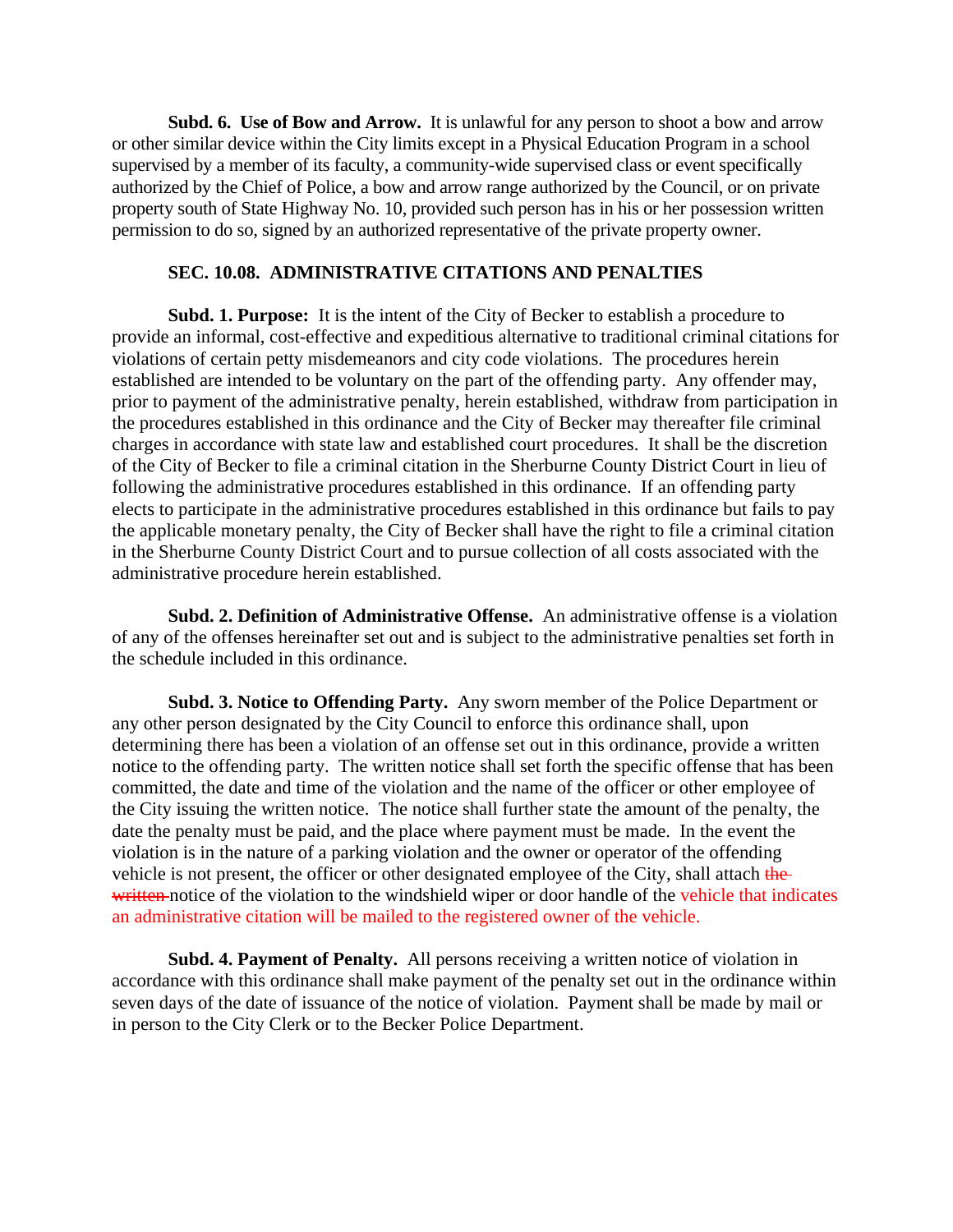**Subd. 5. Failure of Offending Party to Pay.** In the event an offending party shall fail to pay the penalty for the designated offense as set out in this ordinance, the issuing officer may then file a citation or formal complaint with the Sherburne County District Court.

**Subd. 6. Offenses and Penalties.** The offenses that are included in this ordinance and the penalties for violation thereof are set out below. The council shall from time to time, by resolution, set the amount of the penalty associated with the offense.

| <b>Offense Description</b>                       | <b>Penalty</b>    | <b>Authority</b>  |
|--------------------------------------------------|-------------------|-------------------|
| Tobacco Possession by Minor                      | \$50.00           | Ord 6.20 (s9d)    |
| <b>Uncut Grass or Weeds</b>                      | \$50.00           | Ord 10.21 (s6)    |
| Dog running at large                             | \$25.00           | Ord 10.06 (s2)    |
| Dog License Required                             | \$25.00           | Ord 10.06 (s3)    |
| Dog barking                                      | \$25.00           | Ord 10.06 (s12-4) |
| Parking in Front of Driveway                     | \$25.00           | Ord 9.02 (2)      |
|                                                  |                   | SS169.35:A(2)     |
| Parking within 10 feet of Hydrant                | \$25.00           | Ord 9.02 (4)      |
|                                                  |                   | SS169.34:A(4)     |
| Parking on posted fire lane                      | \$25.00           | Ord 9.02 (7)      |
| Parking on street in winter                      | \$25.00           | Ord9.03 (s4)      |
| Parking in yard                                  | \$20.00           | Ord 11.20 (s4)    |
| Parking in Handicap Space                        | \$100.00          | Ord 9.27 (s2)     |
|                                                  |                   | SS169.346         |
| Parking on Sidewalk                              | \$25.00           | Ord 9.02 (1)      |
| Parking Wrong Way                                | \$25.00           | Ord 7.04 (s4)     |
| Parking When Snow in Street                      | \$25.00           | Ord 9.03 (s5)     |
| Parking in no parking zone                       | \$25.00           | Ord 9.02 (14)     |
| Parking beyond 24 hours in city lot              | \$25.00           | Ord 9.21          |
| Temporary sign violation                         | \$50.00           | Ord 11.70 (s6)    |
| <b>Illegal Dumping</b>                           | \$100.00          | SS609.68          |
| Odd / Even watering $-1$ <sup>st</sup> Violation | Warning           | Ord 3.20 (s6)     |
| Odd / Even watering $-2nd$ Violation             | \$50.00           | Ord 3.20 (s6)     |
| Odd / Even watering $-3rd$ and                   | \$100.00          | Ord 3.20 (s6)     |
| <b>Subsequent Violations</b>                     |                   |                   |
| <b>Disorderly Conduct</b>                        | \$50.00           | Ord 10.31         |
| Disorderly Conduct at School                     | \$50.00           | Ord 10.32         |
| <b>Junk Storage</b>                              | \$50.00           | Ord 10.01 (s5a)   |
| <b>Refuse Storage</b>                            | \$50.00           | Ord. 10.01 (s3a)  |
| Curfew $-15$ years of age or younger             | \$50.00           | Ord 10.30 (s1)    |
| 10:00 p.m.                                       |                   |                   |
| Curfew $-16$ and 17 years of age                 | \$50.00           | Ord 10.30 (s2)    |
| $12:00$ p.m.                                     |                   |                   |
| Curfew – parents allow                           | \$50.00           | Ord 10.30 (s3)    |
| False Alarm (4 <sup>th</sup> Response)           | \$50.00 (Police)  | Ord 10.09         |
|                                                  | \$100.00 (Fire)   |                   |
| False Alarm (5 <sup>th</sup> Response)           | \$100.00 (Police) | Ord 10.09         |
|                                                  | \$200.00 (Fire)   |                   |
| False Alarm (6th Response)                       | \$200.00 (Police) | Ord 10.09         |
|                                                  | \$400.00 (Fire)   |                   |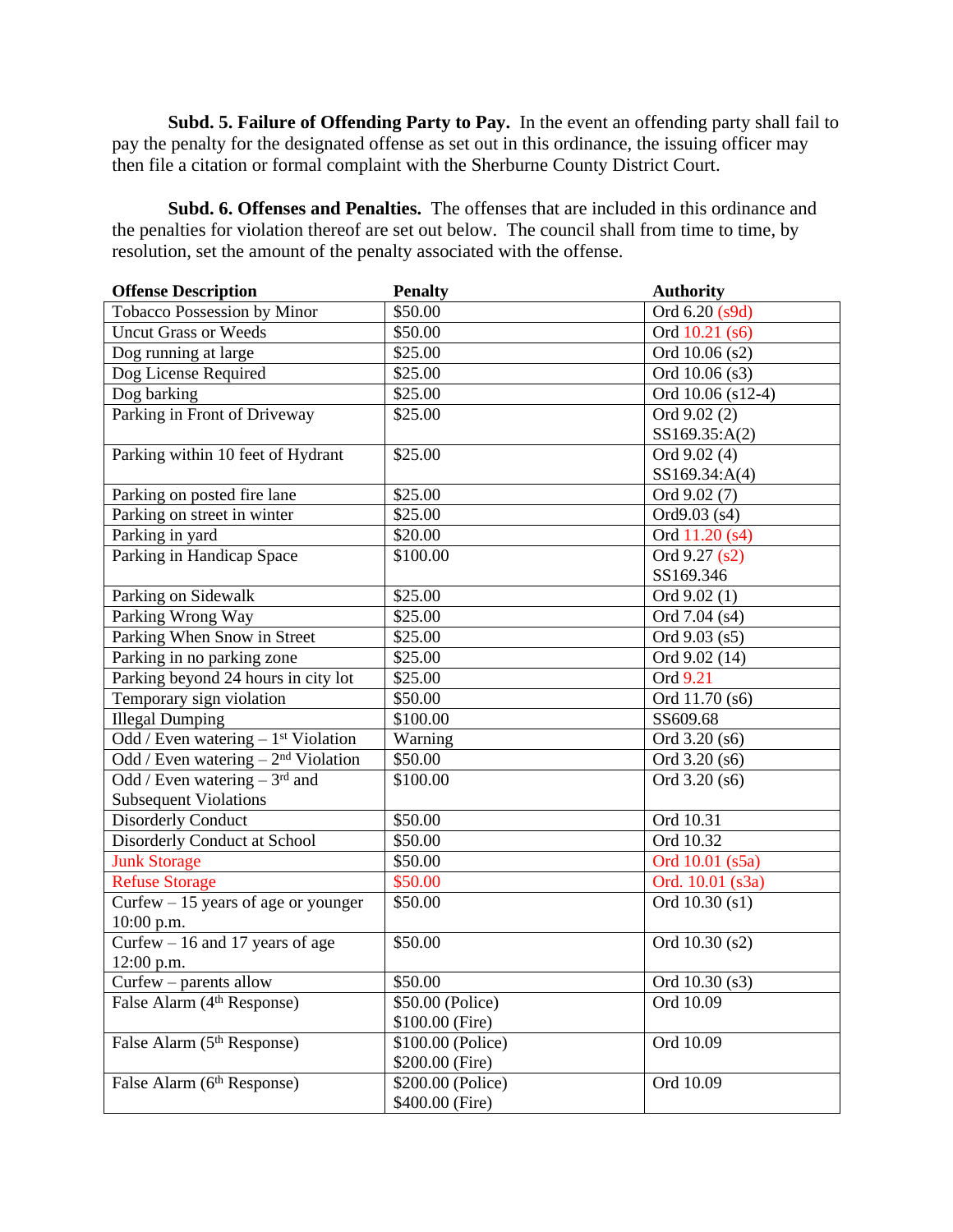| Public nuisance                       | \$50.00 | Ord 10.44         |
|---------------------------------------|---------|-------------------|
| Noise violation                       | \$50.00 | Ord 10.29         |
| <b>Prohibited Burning</b>             | \$25.00 | Ord. $10.26$ (s3) |
| Specialty Vehicles – Equipment        | \$50.00 | Ord 8.11 (s1 F)   |
| Violation                             |         |                   |
| Specialty Vehicles – No Permit        | \$75.00 | Ord 8.22 (s2B)    |
| Specialty Vehicles – Use in City Park | \$50.00 | Ord 8.11 (s1C)    |

§10.08

*Source: Ordinance 137, 2nd Series, Effective Date: April 27, 2009 Source: Ordinance 140, 2nd Series, Effective Date: September 21, 2009 Source: Ordinance 145, 2nd Series, Effective Date: February 1, 2010 Source: Ordinance 185, 2nd Series, Effective Date: December 27, 2016 Source: Ordinance 208, 2nd Series, Effective Date: December 24, 2018 Source: Ordinance 238, 2nd Series, Effective Date: July 12, 2021*

## **SEC. 10.10. SYNTHETIC CANNABINOIDS PROHIBITED**

**Subd. 1. Jurisdiction.** This chapter shall be in addition to any state statute or county ordinance presently in effect, subsequently added, amended or repealed.

**Subd. 2. Definition.** For purposes of this Section, "synthetic cannabinoid" shall mean:

- **(1)** A synthetic equivalent of the substance contained in the Cannabis plant, or in the resinous extractives of the genus Cannabis, or a synthetic substance, derivative, or its isomers with similar chemical structure or pharmacological activity as described in Statute 152.02 Sub. 2 (3).
	- **(A)**1-Pentyl-3-(1-naphthoyl) indole; some trade or other names; also known as JWH-018;
	- **(B)** 1-Butyl-3-(1-naphthoyl) indole; some trade or other names; also known as JWH-073;

 $(C)$  Phenol,  $CP$  47, 497 and homologues, or  $2 - \frac{(1R,3S)}{S}$ [hydroxycyclohexyl]-5-(2-methyloctan-2-yl) phenol, where side chain n=5, and homologues where side chain n=4, 6 or 7;

**(D)**Any similar structural analogs;

**(2)** Products, by whatever trade name, that are treated, sprayed, or saturated with one or more of the above chemicals. Some currently marketed products containing synthetic cannabinoids identified in subdivision (1) include K2, Spice, Mojo, Smoke, Genie, Yucatan Fire, Diamond Spice, Red Dragon Smoke, Skunk, K2 Summit and Pandora Potpourri;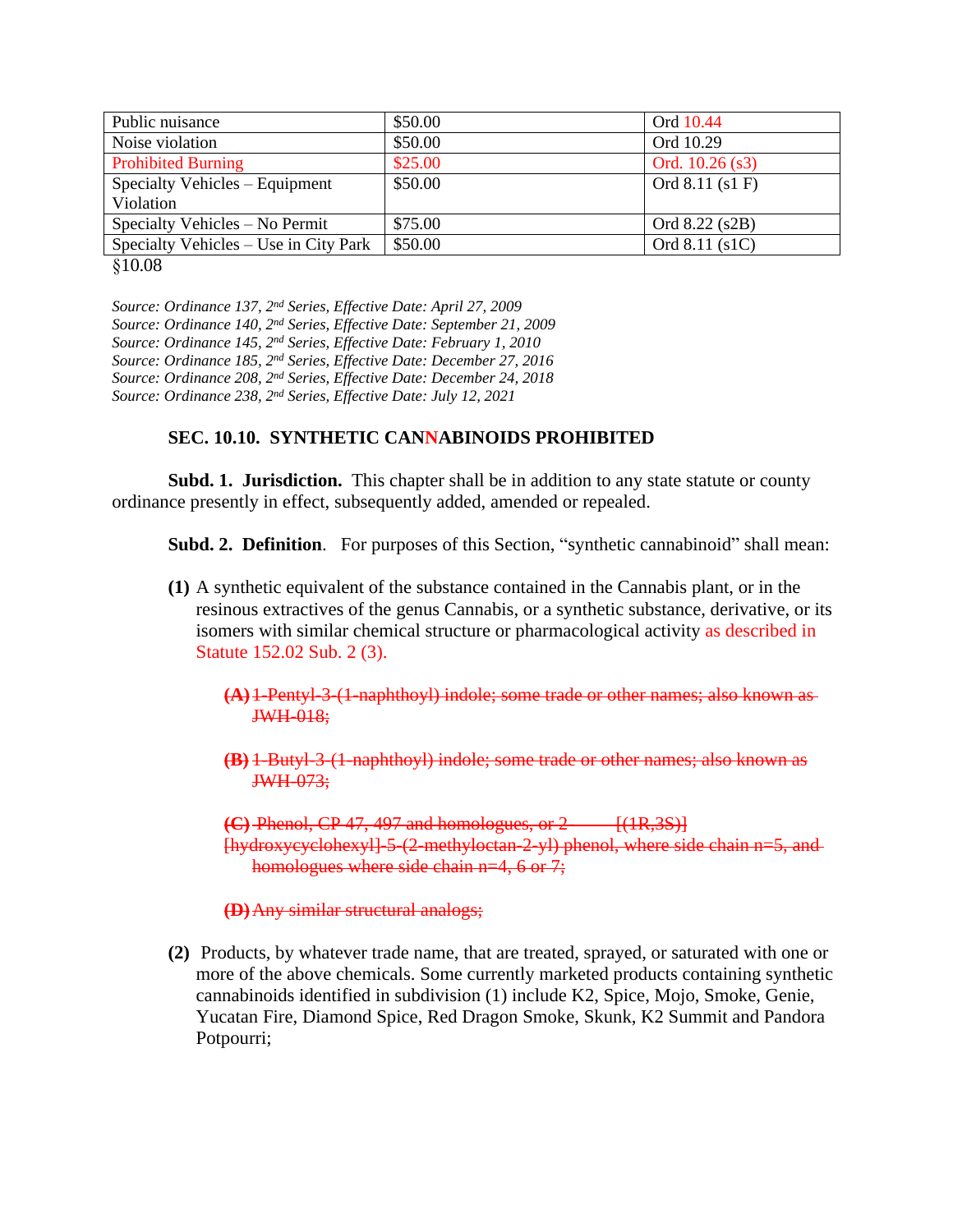**Subd. 3 Prohibited acts**. No person shall use, possess, purchase, sell, give away, barter, exchange, dispense, deliver, distribute or manufacture any synthetic cannabinoid, as defined in this Chapter, within the city;

**Subd. 4 Exceptions**. Acts otherwise prohibited under this Chapter shall not be unlawful if performed by or under the direction of a licensed physician, dentist or other medical health professional authorized to direct or prescribe such acts.

*Source: Ordinance 151, 2nd Series, Effective Date: November 15, 2010.*

(Sections 10.11 through 10.19, inclusive, reserved for future expansion.)

# **SEC. 10.21. MAINTENANCE OF PRIVATE PROPERTY.**

**Subd. 1. Purpose**. It is the primary responsibility of any owner or occupant of any lot or parcel of land to maintain the property in such a manner so as not to constitute or create a public nuisance or degrade the value of the neighborhood.

## **Subd. 2. Definitions**.

- **A. "Woodland"** means an area of coniferous or deciduous trees interspersed with shrubs, grasses, broad-leaf plants, and other vegetation, excluding noxious weeds, which are native or adaptive to the State of Minnesota.
- **B.** "**Turfgrasses"** means an area of land, which is occupied by a minimum of 90% of turgrasses. Turfgrasses are commercially available cultured turfgrass varieties including blue grass, fescue, rye grass blends, commonly used in regularly cut lawn areas.
- **C. "Regularly cut,"** means mowing or otherwise cutting vegetation so it does not exceed 6 inches in height. *Source: Ordinance 223, 2 nd Series, Effective May 11, 2020*
- **D. "Noxious Weeds"** means those plants designated as such by Minnesota Statutes Section 18.171, subd.5 or as amended.
- **E. "Property"** means all lots or parcels within the city.
- **F. "Vegetation"** means any non-woody plant.

**Subd. 3. Lawn Maintenance**. All disturbed or occupied areas, which are not covered by buildings, storage, landscape beds or other physical improvements, shall be covered by maintainable turfgrasses.

**A.** Prior to establishment of the turfgrass the lot shall be brought to grade by the installation of no less than 3 inches of topsoil. Topsoil shall be black dirt with no more than thirty-five percent (35%) sand. It is the duty of all property owners to establish a lawn within eight (8) months of issuance of the Certificate of Occupancy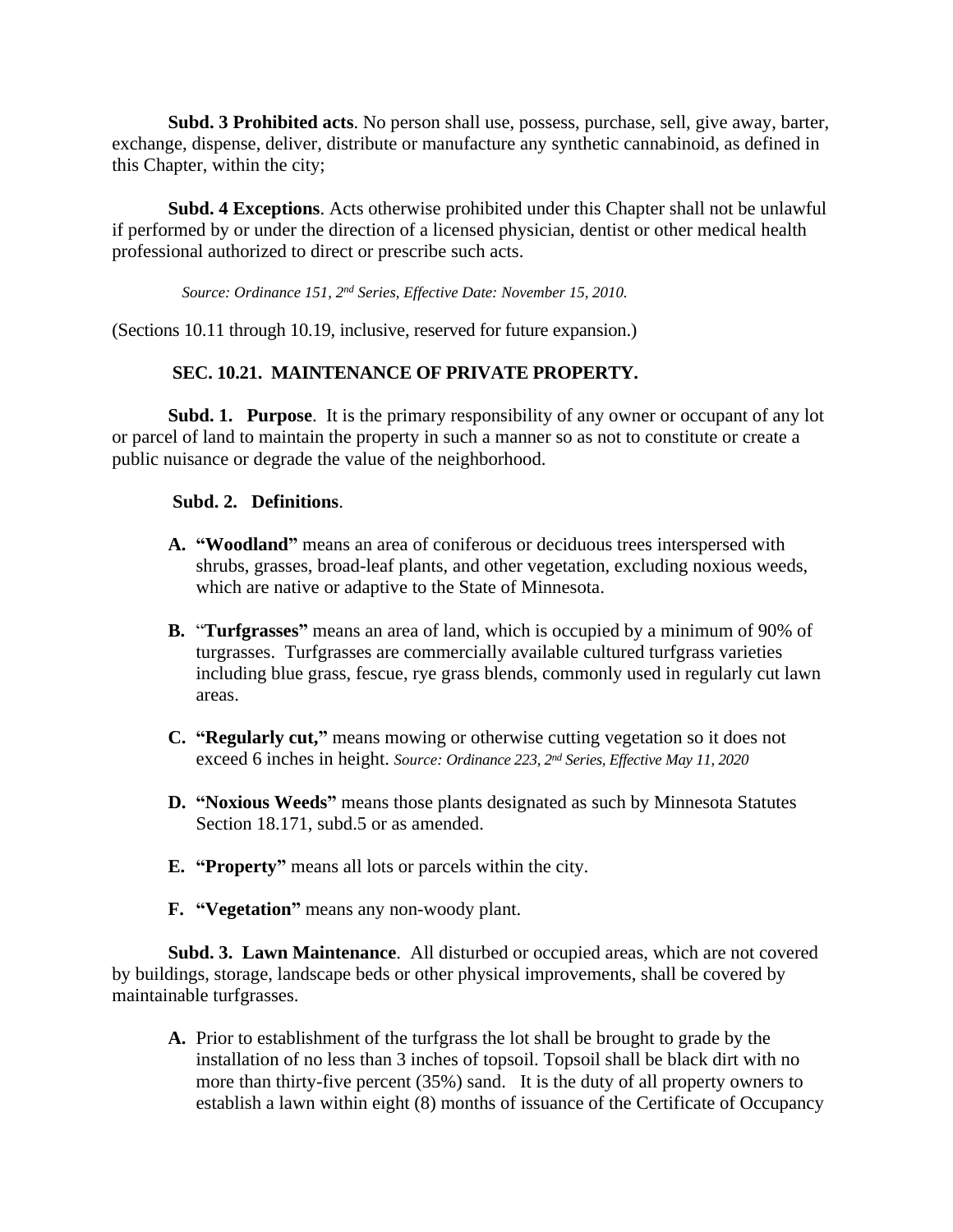or twelve (12) months of issuance of building permit, whichever is earlier. Turf Grasses which are drought resistant, such as Fescue varieties, are preferred. The property owner shall be responsible for supplemental watering of all areas established with turf grass to ensure sufficient establishment and root development. All areas shall have sufficient ground cover as to prevent erosion. At the discretion of the city a shorter time period may be imposed.

**B.** Prior to issuance of a Building Permit for a single and two family residential structure, the applicant shall provide an escrow of two thousand dollars (\$2,000.00) per lot to the city to be held in escrow. The escrow shall be released as follows:

Front and Side Yard. Once sod is completed or seeding has taken and substantial growth has occurred for the entire front and side yards none hundred fifty dollars (\$950.00) of the escrow shall be returned to the applicant, applicant's replacement or property owner with proper documentation.

Rear Yard. Nine hundred fifty dollars (\$950.00) of the escrow will be returned to the applicant, applicant's replacement or property owner with proper documentation once either of the following occur:

- **1.** Sod is completed or seeding has taken and substantial growth has occurred on the entire rear yard, or
- **2.** Seed has been placed on the entire rear yard and the applicant or applicant's replacement has provided proof of sale of the property to the City.

One hundred dollars (\$100.00) of the original two thousand dollars (\$2000.00) escrow will be retained by the City of Becker for administration of the program. *Source: Ordinance 148 2nd Series, Effective Date: March 29, 2010*

**Subd. 4. Native grasses or gardens.** No more than 50% of all disturbed areas may be restored to native grasses or wildflowers indigenous to the State of Minnesota, which are planted and maintained on any property, as part of a garden, or landscape treatment. A minimum width of three (3) feet of turfgrass shall be established and maintained along the edge of the property and abutting both sidewalk and roadway if native grasses are to be used.

**Subd. 5. Woodland preserve or restoration.** No more than 50% of areas within the lot can be devoted to woodlands. Property owners must trim and maintain the woodland areas such that public ways are kept clear for passage.

## **Subd. 6. Turfgrass maintenance.**

**1.** All property within the City of Becker shall have turfgrass maintained through regularly cutting to prevent grass vegetation from exceeding 6 inches. *Source: Ordinance 224, 2 nd Series, Effective June 22, 2020*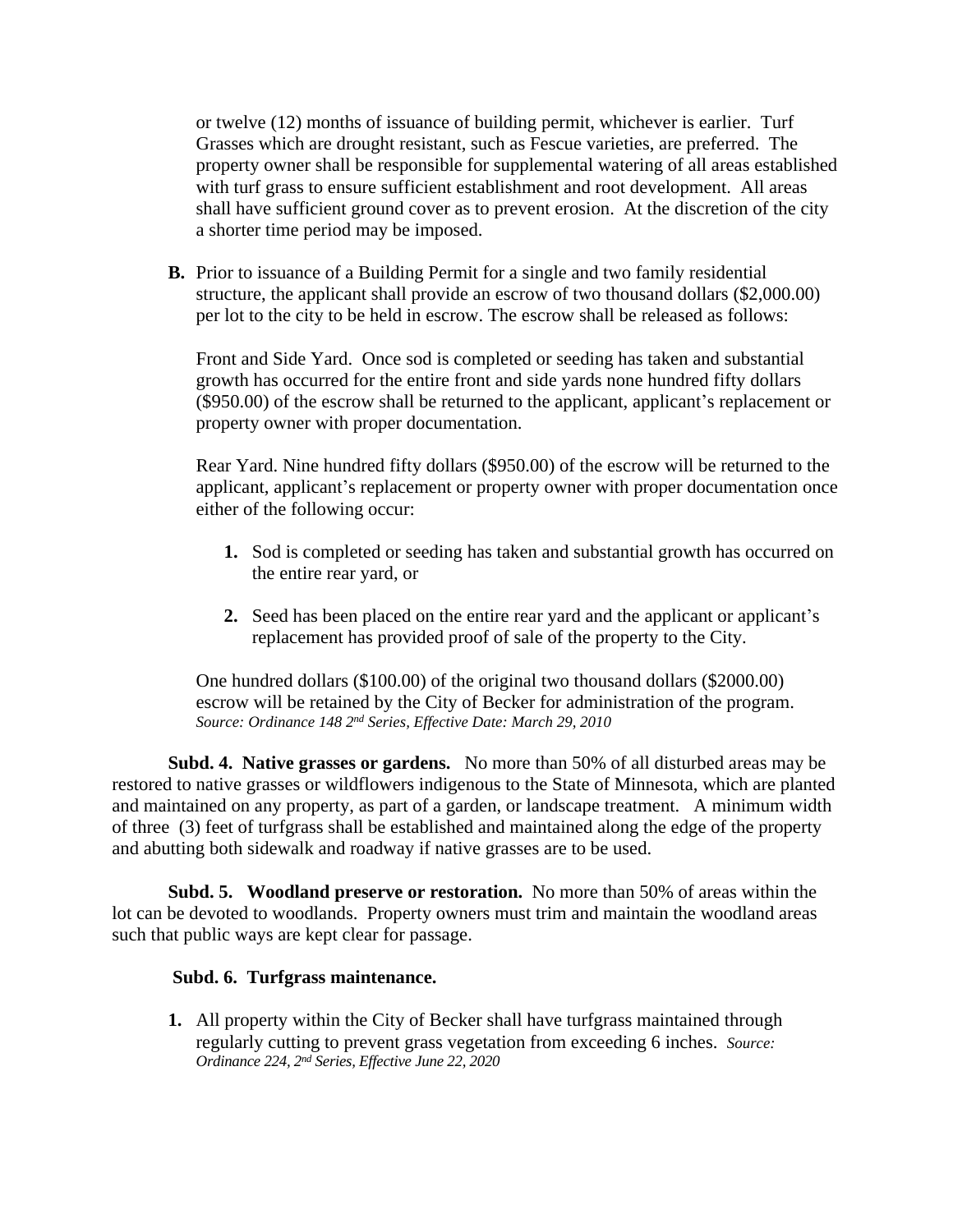- **2.** On vacant property where mowing of grass is physically difficult because of topography or other physical constraints the height requirement as in paragraph (1) shall only apply to a six (6) foot strip of land abutting roadways or developed properties.
- **3.** Paragraph Subd 5, (1) above shall not apply to the following:
	- **a.** Highway ditches.
	- **b.** Railroad track ditches.
	- **c.** Agricultural areas
	- **d.** Designated wetlands areas (based on DNR standards).
	- **e.** Large tracts of undeveloped land.
	- **f.** Residential subdivisions that are less than 50% developed **except** where lots abut developed and improved property. In this instance paragraph two (2) above shall apply.
	- **g.** Designated areas in City Parks.
	- **h.** Up to a 50-foot buffer surrounding drainage ponds, water quality ponds, streams, lakes and floodplain areas.
	- **i.** Woodlands.

 **Subd. 7. Trimming plants at intersections**. The owner or occupant of any property lying and abutting any intersection of two streets, and having shrubs or bushes on such property, shall trim or cause to be trimmed bushes or shrubbery so that they shall not exceed three (3) feet in height. The area included in this restriction is defined by a triangle, created 20 feet back from the intersection of property lines on both sides.

 **Subd. 8. Public nuisances.** The following shall constitute a public nuisance and shall be immediately abated by the property owner:

- **A.** Noxious weeds.
- **B.** Vegetation in violation of Subd. 5 above.
- **C.** All insect infested or diseased trees.
- **D.** Accumulation of materials which would harbor rodents.
- **E.** Accumulations of trash, rubbish, cans or other debris.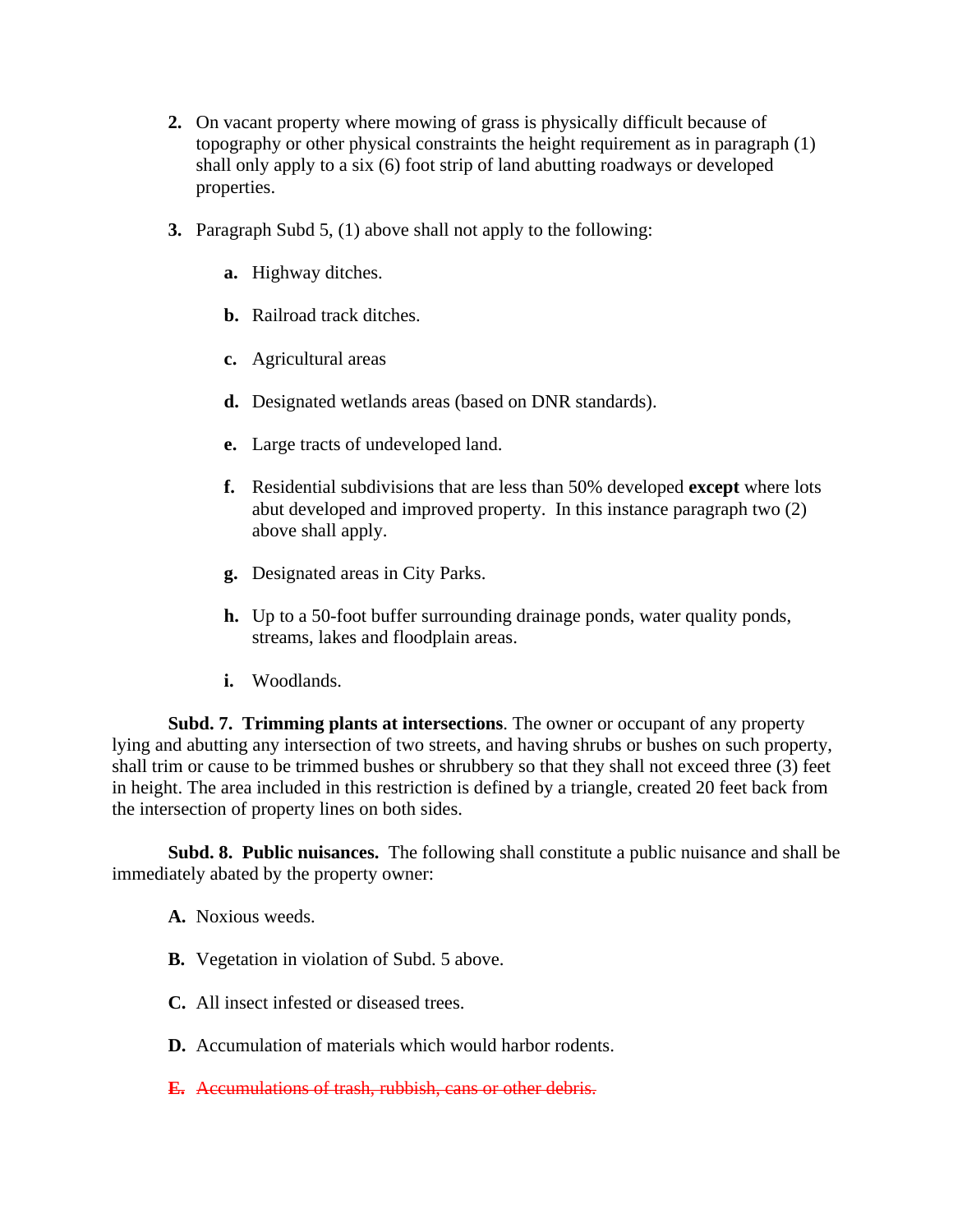#### **Subd. 9**. **Removal by city and cost recovery**.

- **A.** Notification Procedure. The owners of record failing to maintain weeds or turf grasses as required in this section shall be given notice in writing, to have such violations corrected within ten (10) calendar days of the date such notice is mailed. Lack of receiving a notice, inability of the Post Office to deliver such notice, to the address of record, or the owner is unaware of the requirement to keep turf grasses mowed shall not constitute a defense for to the maintenance requirement. The notice must also advise the owner that if the owner fails to comply the City will cause the violation to be corrected and the cost of removal will be assessed against the property. *Source: Ordinance* 47, 2<sup>nd</sup> *series, Effective Date: 7-17-00*
- **B.** Removal and cost recovery. If the owner fails to comply with the 10 day notice the City Administrator or designated official shall cause the weeds or turf to be cut. They shall keep a record showing the cost of such work attributable to each property and shall deliver this to the city treasurer to be assessed against the property. Assessable costs shall include administration costs associated with the assessment process. *Source: Ordinance 44, 2nd series, Effective Date: 3-25-00*

**Subd. 10 B. Assessment.** The process of cost recovery and assessment is established under section 7.08, Subd. 5 of the Code. *Source: Ordinance 47, 2nd series, Effective Date: 7-17-00*

# **SECTION 10.26 OPEN BURNING**

## **Subd. 1. Definitions.**

- **A. Camp Fire:** A fire set for cooking, warming, or ceremonial purposes, which is not more than three (3) feet in diameter by three (3) feet high, and has had the ground five (5) feet from the base of the fire cleared of all combustible material.
- **B. Open Fire:** "Open Fire" or "Open Burning" shall mean a fire burning in matter, whether concentrations or dispersed, which is not contained within a fully enclosed fire box, structure or vehicle, and from which the products of combustion are emitted directly to the open atmosphere without passing through a stack, duct, or chimney.
- **C. Running Fire:** An attended fire that is allowed to spread through surface vegetative materials under controlled conditions. Its purpose is that of vegetative management, forest management, game habitat management or agricultural improvement.
- **D. Recreational Fire:** A camp fire which meets specifications as set forth in, Section 10.26, Subdivision 2.
- **E. Wood:** Dry, clean fuel only such as twigs, branches, limbs, "presto logs", charcoal, cordwood or untreated dimensional lumber. Wood does not include wood that is green, with leaves or needles, rotten, wet, oil soaked, or treated with paint, glue, or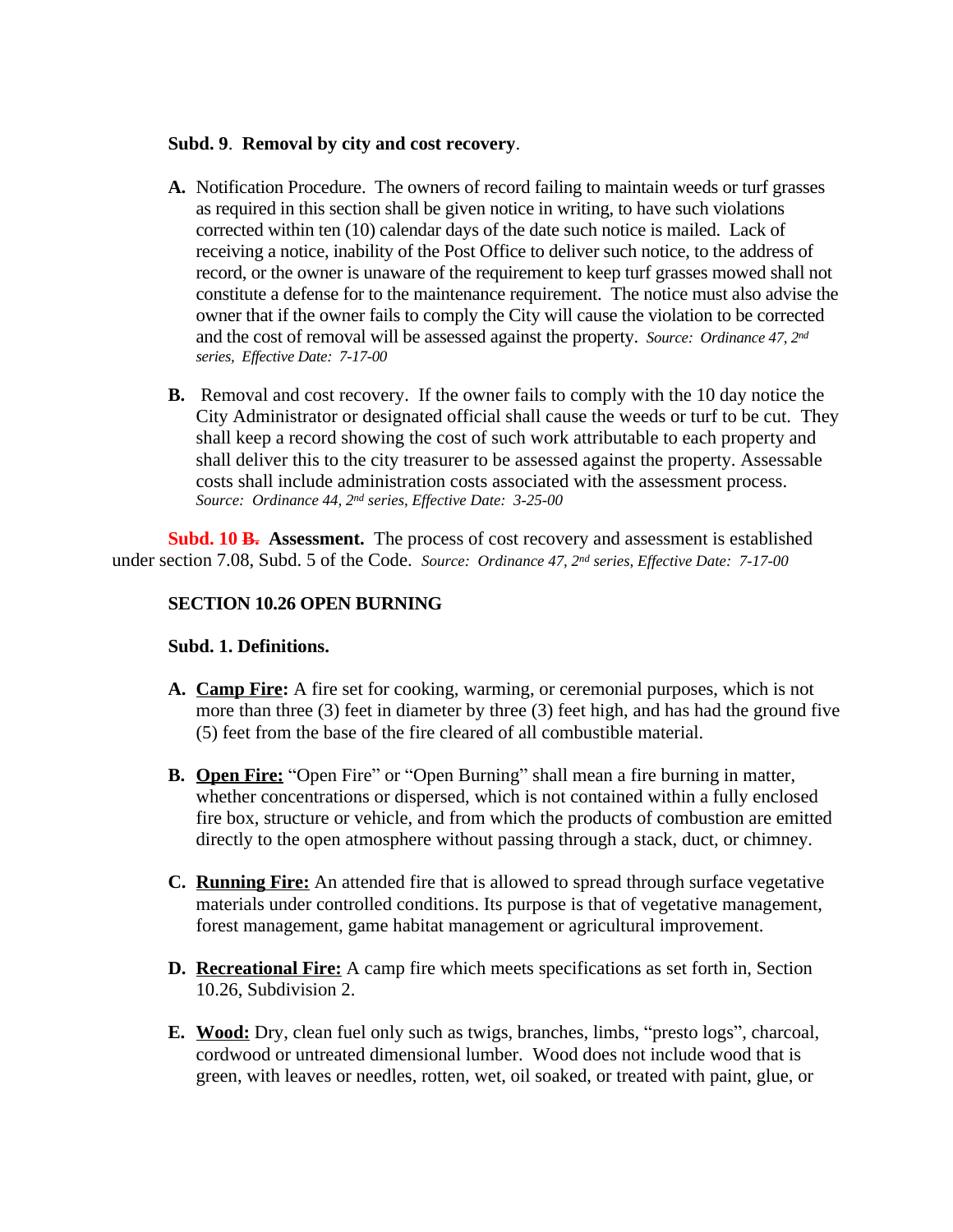preservatives. Clean pallets may be used for recreational fires when cut into no greater than three (3) foot lengths.

**Subd. 2 - Recreational Fires Permitted** Recreational fires are permitted within the city limits. They can take place at any time during the day and do not require an open burning permit. Recreational fires must meet the following requirements:

- **A. Site Requirements**. An area of no more than a three (3) foot diameter circle (measured from the inside of the fire ring or border) completely surrounded by noncombustible and non-smoke or odor producing material either of natural rock, cement, brick, tile, block or ferrous metal only and which area is depressed below ground, on the ground, or on a raised bed. Included are permanent outdoor burning fire places. Recreation fire sites shall not be located closer than twenty (20) feet of a structure or fence.
- **B. Burn Requirements**. When a camp fire is used for recreational purposes, it must be ignited with an approved starter fluid using dry, clean Wood; producing little detectable smoke, odor, or soot beyond the property line; conducted with an adult tending the fire at all times; extinguished completely before quitting the occasion; and respecting weather conditions, neighbors, burning bans, and air quality so that nuisances, health or safety hazards will not be created. Mobile cooking devices such as manufactured hibachis, charcoal grills, wood smokers, and propane or natural gas devices are not defined as camp or recreational fires, and are not covered under this section of the code.

**Subd. 3 Prohibited Burning.** No person shall be authorized to burn vegetative matter such as leaves and branches in residential lots. The use of Burners (Burning Barrels) is also prohibited. In addition, burning of the following materials is illegal at any time:

- **A.** Oils, rubber, plastics, chemically treated materials, or other materials that produce excessive or noxious smoke or odors.
- **B.** Hazardous waste.
- **C.** Burnable building materials from demolition.
- **D.** Industrial solid waste generated from an industrial or manufacturing process, or from a service or commercial structure.
- **E.** Motor vehicles or conduit salvage operations by open burning.
- **F.** Garbage from the handling, procession, storage, preparation, serving or consumption of food.
- **G.** Painted or treated wood.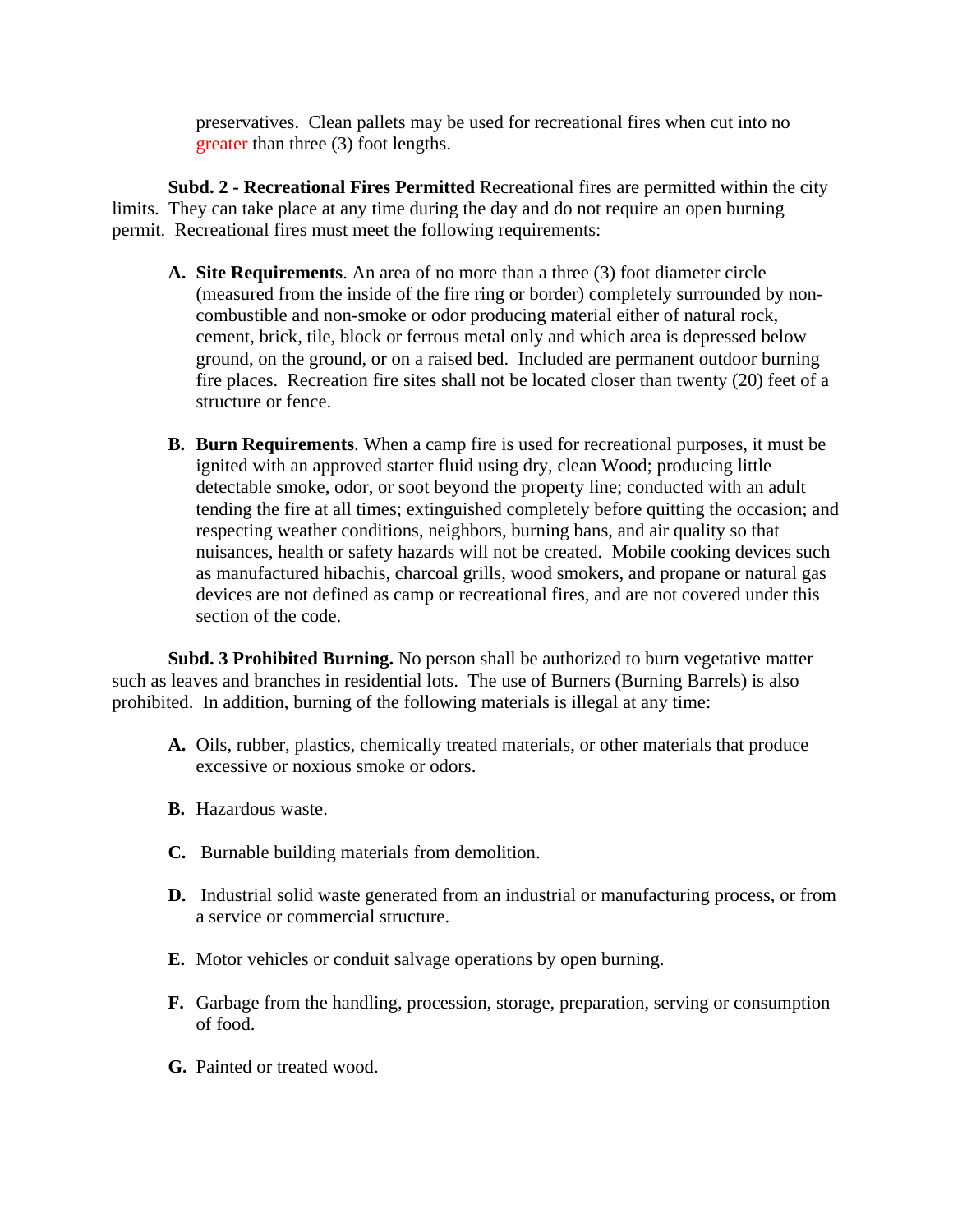# **Subd. 4. Special Open Burning Permits.**

- **A.** No person shall start or allow any open burning on any property in the city without first having obtained an Special Open Burn Permit, except that a permit is not required for recreational fires as defined herein.
- **B.** Open Burn Permits shall be obtained from the Fire Chief or his designee.
- **C.** Eligible Open Burning Permit situations include instances such as Clearing of land or the installation of a development, brush piles as created by the City Public Works or Golf departments or similar burns as determined by the Fire Chief or his designee or as included in the exceptions as specified in Subdivision 10.

# **Subd. 5 Special Open Burning Permits Procedure.**

- **A.** Applications for a special burn must be accomplished on a state form.
- **B.** The site must be reviewed to determine if a burn can be accomplished safely at the proposed burn site.
- **C.** The length and any special conditions of the Special Burn Permit shall be determined by the Fire Chief or his designee. Any burn which occurs between 8:00 AM and 8:00 PM must be accomplished with a notification to the local Department of Natural Resources and the County Sheriff, along with the fire chief.
- **D.** Special Open Burn Fee. To offset costs experienced in managing the Special Open Burn Permit a fee of \$25.00 shall be paid to the fire department

**Subd. 6. Revocation of Special Open Burn Permit**. The Special Open Burning Permit shall be subject to revocation at the discretion of the Fire Chief or his designee. Reasons for revocation include, but are not limited to: a fire hazard existing or developing during the course of the burn, any of the conditions of the permit being violated during the course of the burn, or pollution or nuisance conditions developing during the course of the burn.

**Subd. 7. Denial of a Special Open Burning Permit**. If established criteria for the issuance of an open burning permit are not met, or during review of said application, it is determined that a practical alternative method of disposal of the material exists, or a pollution or nuisance condition would result, then the Fire Chief, or designee of the Fire Chief may deny the Special Open Burning Permit Application.

**Subd. 8. Burning Ban or Air Quality Alert.** No camp or recreational fire or open burning will be permitted when the City or the Department of Natural Resources has officially declared a burning ban due to potential hazardous fire conditions or when the Minnesota Pollution Control Agency has declared an Air Quality Alert.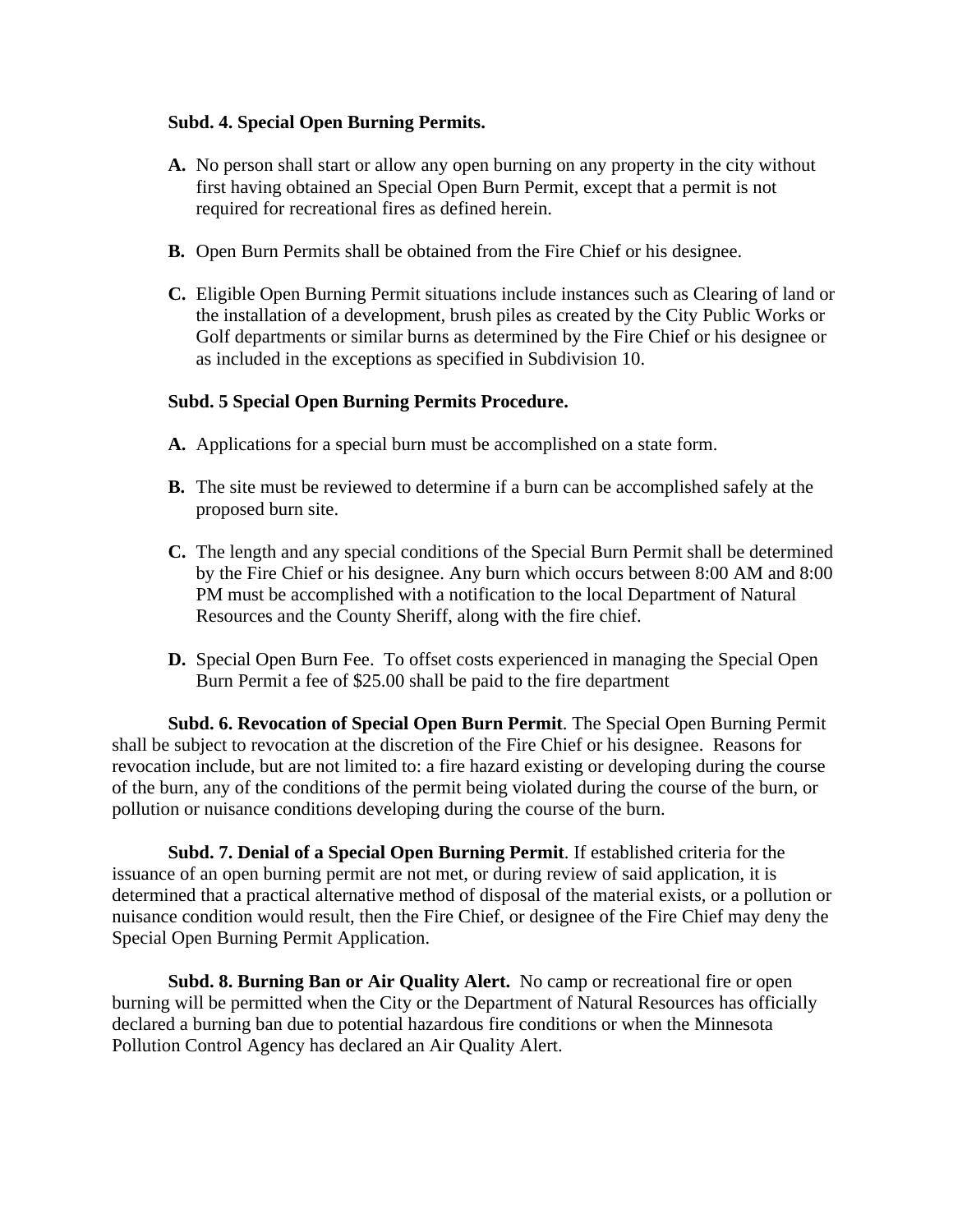**Subd. 9. Running Fires.** Running fires are not permitted within the City except by special open burning permit or exceptions as defined in Subdivision 10 below.

**Subd. 10. Exceptions.** Open burning of the types, and subject to the conditions as hereinafter stated shall be exempt from the prohibitions of this section of the code. Fires managed under supervision for which a burning permit has been obtained from the Fire Chief or his designee but limited to the following:

- **A.** Fires purposely set for the instruction and training of public and industrial fire fighting personnel.
- **B.** Fires set for the elimination of a fire hazard which cannot be abated by any other practical means.
- **C.** Fires purposely set for forest and game management purposes.
- **D.** The burning of trees, brush, grass, and other vegetative matter in the clearing of land, the maintenance of street, road, and highway right-of-way, and in accepted agricultural land management practices.

**Subd. 11. Liabilities**. Permits to conduct fires under these provisions do not excuse a person from the consequences, damages, or injuries which may result therefrom, nor exempt any person from regulations promulgated by the Minnesota Pollution Control Agency or any other governmental unit exercising jurisdiction in matters of pollution or fire hazard regulations.

(Sections 10.27 through 10.28, inclusive, reserved for future expansion.)

# **SEC. 10.29. NOISE CONTROL REGULATIONS**

**Subd. 1. General Prohibition.** It is unlawful for any person to make or cause to be made any distinctly and loudly audible noise that unreasonably annoys, disturbs, injures or affects the comfort, repose, health, peace, safety or welfare of any persons or precludes their enjoyment of property or affects their property value.

**Subd. 2. Unlawful Acts**. The following acts set forth in the following subdivisions are declared to be loud, disturbing, and unnecessary noises in violation of this Ordinance, but this enumeration is not exclusive.

- **A. Horns, Signaling Devices, etc**. The sounding of any horn or signaling device on any automobile, motorcycle, or other vehicle, except as a danger warning.
- **B. Exhaust.** Discharging of exhaust, or permitting the discharge of the exhaust of any steam engine, stationary internal combustion engine, motor boat, motor vehicle, snowmobile or recreational vehicle, except through a muffler or other device that effectively prevents loud or explosive noises therefrom and complies with all state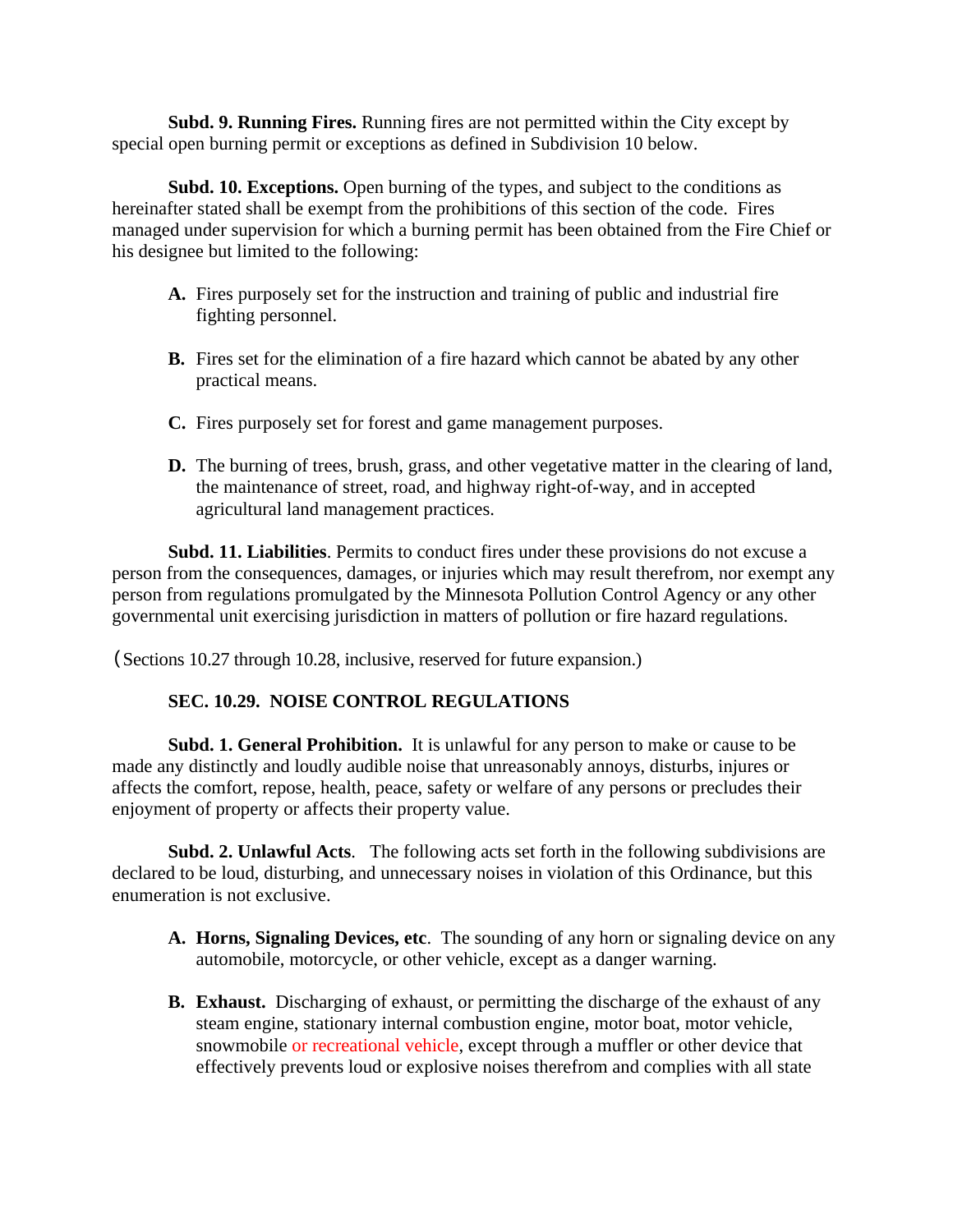laws and regulations.

- **C. Defective Vehicles or Loads.** Using a vehicle so out of repair or so loaded as to create loud or unnecessary grating, grinding, rattling or other noise.
- **D. Loading, Unloading and Packing.** Creating loud and excessive noise in loading, unloading or unpacking any vehicle.
- **E. Radios, Tape and Disc Players, Bluetooth Speakers.** To use or operate or permit the use or operation of any radio receiving set, musical instrument, phonograph, paging system, machine, wireless or Bluetooth speakers or other device for the production or reproduction of sound in a distinctly and loudly audible manner as to disturb the peace, quiet and comfort of any person nearby. Operation of any such set, instrument, between the hours of 10:00 p.m. and 7:00 a.m. in a manner as to be plainly audible at the property line of the structure or building in which it is located, in the hallway or apartment adjacent or at a distance of 50 feet if the source is located outside a structure or building shall be prima facie evidence of a violation of this section.

 The only exceptions are allowable uses as allowed by special permit or conditional uses as may be approved by the City Council.

- **F. Noisy Parties and Gatherings.** No person will, between the hours of 10:00 p.m. and 7:00 a.m. congregate at, or participate in any party or gathering of two or more people from which noise emanates or a sufficient volume so as to disturb the peace, quiet or repose of another person. No person will knowingly remain at such a noisy party or gathering.
	- **1.** Evidence. Noise of such volume as to be clearly audible at a distance of 50 feet from the structure or building in which the party or gathering is occurring, or in the case of apartment buildings, in the adjacent hallway or apartment, will be prima facie evidence of a violation of this section.
	- **2.** Duty to Disperse. When a police officer determines that a party or gathering is in violation of this section, the officer may order all persons present at the premises where the violation is occurring, other than the owner or tenants of the premises, to disperse immediately. No person will knowingly remain at such a party or gathering.
	- **3.** Exceptions. The following are exempt from violation of this section:
		- **a.** Activities which are duly authorized, sponsored or licensed by the City of Becker, so long as the activity is conducted pursuant to the conditions of the license, permit or contract authorizing such activity.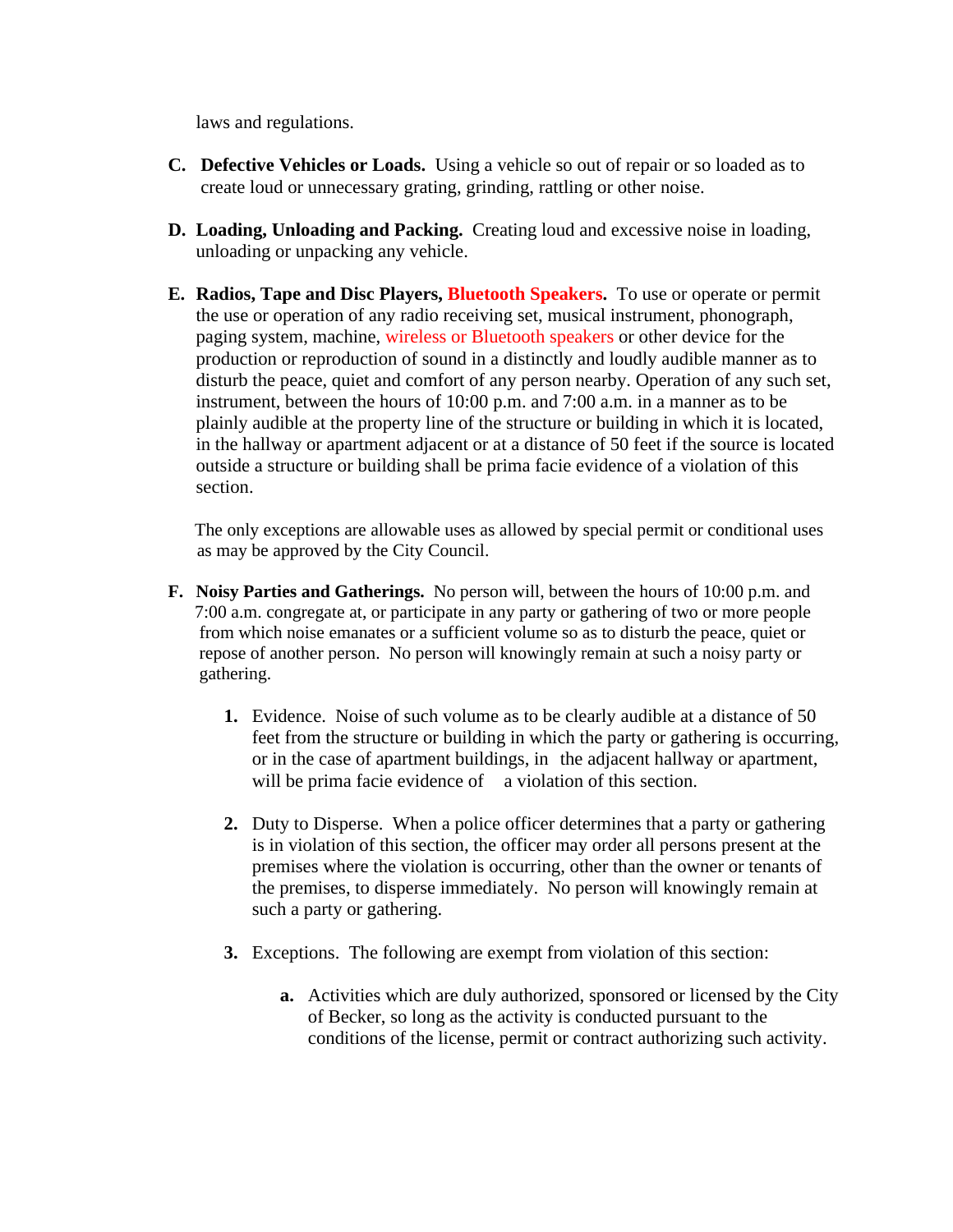- **b.** School sponsored special events or functions including but not limited to sporting events or concerts.
- **c.** Church bells, chimes or carillons.
- **d.** Persons who have gone to a party for the sole purpose of abating the violation.
- **4.** Penalties. Every owner or tenant of the premises where a party or gathering in violation of this section occurs, who is present at such party or gathering, is guilty of a misdemeanor. Any person who refuses to disperse from a party or gathering in violation of this section after being ordered by a police officer to do so, is guilty of a misdemeanor.
- **G. Loud Speakers, Amplifiers and the like.** The using, operating, or permitting to be played any radio receiving set, musical instrument, phonograph, loudspeaker, sound amplifier, or other machine or device for the producing or reproducing of sound which is cast upon the public street for the purpose of commercial advertising or attracting the attention of the public to any building, structure, or vehicle without first obtaining, and keeping current, the necessary permits and approvals from the City. *Source: Ordinance 147 2nd Series; Effective Date: March 29, 2010*
- **H. Yelling, Shouting, etc.** Yelling, shouting, hooting, whistling, or singing at any time or place so as to annoy or disturb the quiet, comfort or repose of persons in any office, or in any dwelling, hotel, motel, or other place of residence, or of any persons in the vicinity.
- **I. Animals, Birds, etc.** The keeping of any animal or bird which by causing frequent or long continued noise will disturb the comfort or repose of any persons in the vicinity.
- **J. Whistles or Sirens.** The blowing of a locomotive whistle or steam whistle attached to any stationary boiler or any siren whatsoever except to give notice of the time to begin or stop work or as a warning of fire or danger, or by public emergency vehicles.
- **K. Sound Trucks for Advertising Purposes.** The use of sound trucks or any other vehicle equipped with sound amplifying devices for the purposes of advertising any program, project, or meeting of any public agency, private business, religious organization, civic group, political party, or charitable organization without first obtaining, and keeping current, the necessary permits and approvals from the City. *Source: Ordinance 147 2nd Series; Effective Date: March 29, 2010*
- **L. Schools, Churches and the Like.** The creation of any excessive noise on any street or private property which unreasonably interferes with any school, institution of learning, church, or the like while the same is in use.
- **M. Light Construction Activities.** Engaging in or permitting construction activities involving the use of hand held tools including but not limited to tools such as